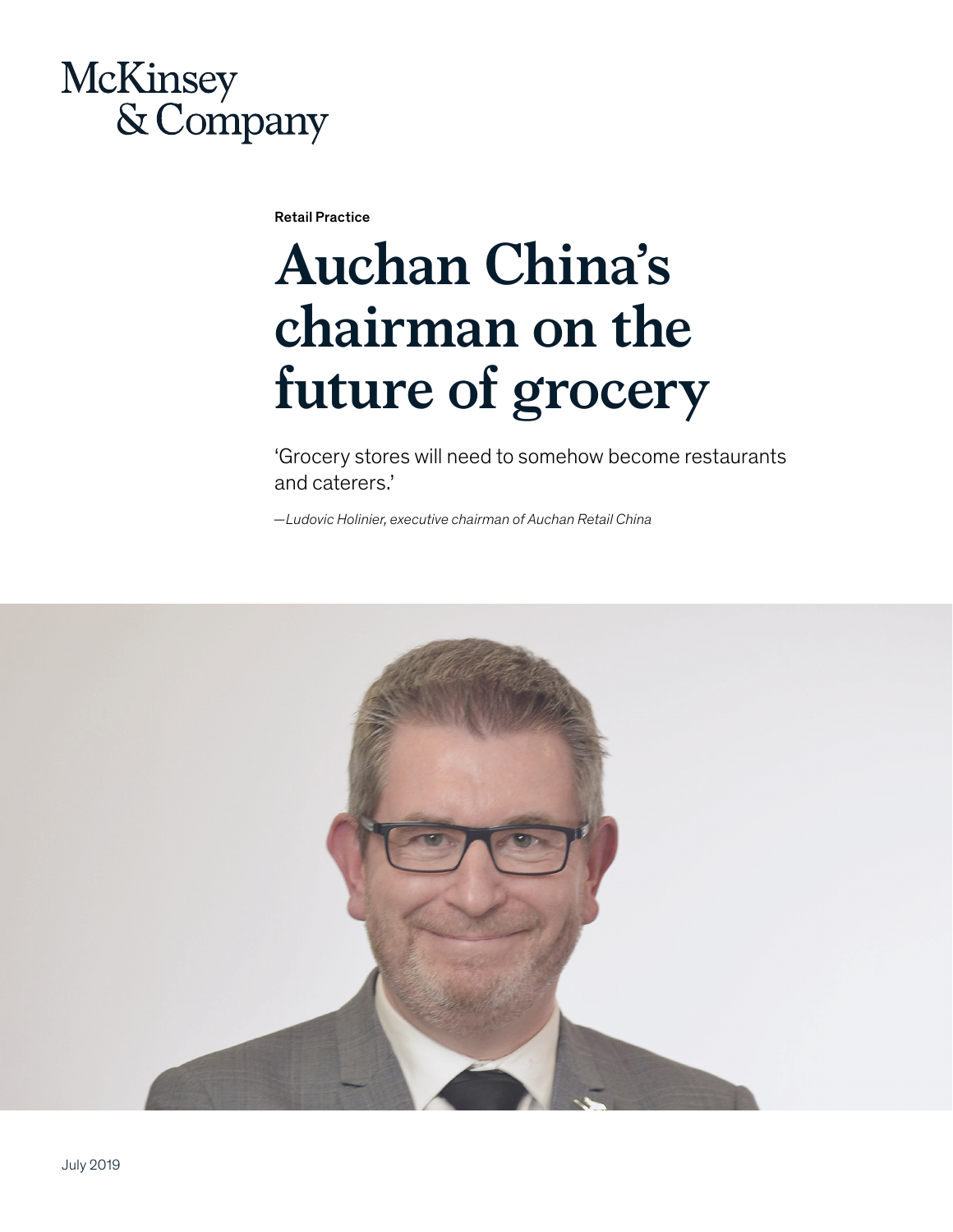## Since joining the French retail group Auchan

in 1991, Ludovic Holinier's career has spanned several countries including Luxembourg, the United States, Russia, and, most recently, China. He is the executive chairman of Auchan Retail China, which is part owner (along with Alibaba) of Sun Art, China's largest hypermarket chain. Holinier served as CEO of Sun Art from July 2017 until May 2019. Sun Art operates 400-plus hypermarkets across China under the banners Auchan and RT-Mart, and employs more than 140,000 people.

Holinier recently spoke with McKinsey's Alex Sawaya in Hong Kong. He shared his perspectives on the future of food retailing, the power of business partnerships, and the China market's speed and agility.

McKinsey: Think ahead to 2030. What will grocery retail look like in China?

Ludovic Holinier: It will be a mix of offline and online. Today the market share of online grocery is still very low—even in China, more than 90 percent of the business is still brick and mortar. In ten years, I think the penetration of online will be around 30 percent.

But stores won't go away. In the past two years, something really changed in China: stores are cool again. Three or four years ago, everyone was convinced that the pure-play online model would be the winning model for grocery and fresh food all over the world—but that's now been proved wrong, because nobody is making money delivering groceries and fresh food from big warehouses. [Alibaba's] Hema, or Freshippo, proved that "new retail" has to be a mix of in-store and online.

Another thing we'll see in China is that restaurants will become the main competitors of grocers. Already, more than 21 million meals are delivered every day in China, and the habits of Chinese customers are changing. There are even new residential developments being built in which the apartments have no kitchens. So, a traditional

grocery retailer will need to somehow become a restaurant or a catering company. In the coming years, we will need to completely redefine the company mission. As a retailer, we were about selling products. Going forward, we need to be about feeding people.

McKinsey: Those aren't trivial changes. What concrete actions is Sun Art taking today to make sure it will be around—and thriving—in 2030?

Ludovic Holinier: Sun Art is refining its onlineto-offline (O2O) offering to provide the best customer experience. Delivery is a big part of that. In 2018, we rolled out one-hour delivery from all our stores. We did it fast: we completed the rollout in nine months, with a task force of 300 people. Customers can now order groceries on their mobile devices, and their order will be delivered within the next hour at their home or office or wherever they are.

Delivery is efficient and convenient, and the prices are the same as in the store, so we have to create new reasons for customers to come to the store. We need to reinvent the customer experience in-store. That means rethinking our product categories which ones should we expand and which ones should we remove? We believe that we will have to focus more and more on fresh food, because the store is really the best place for that, and people in China are increasingly concerned about healthy eating and the quality of their food. We're also piloting some in-store restaurants, and we're really pushing our catering and delicatessen categories.

McKinsey: How will Sun Art's and Auchan's capabilities need to evolve between now and 2030?

Ludovic Holinier: We will obviously have to build strong digital capabilities. And as we monitor customer behavior online and develop a deeper understanding of our customers, we need to bring that knowledge into the store—for example, through a personalized in-store experience and personalized offers.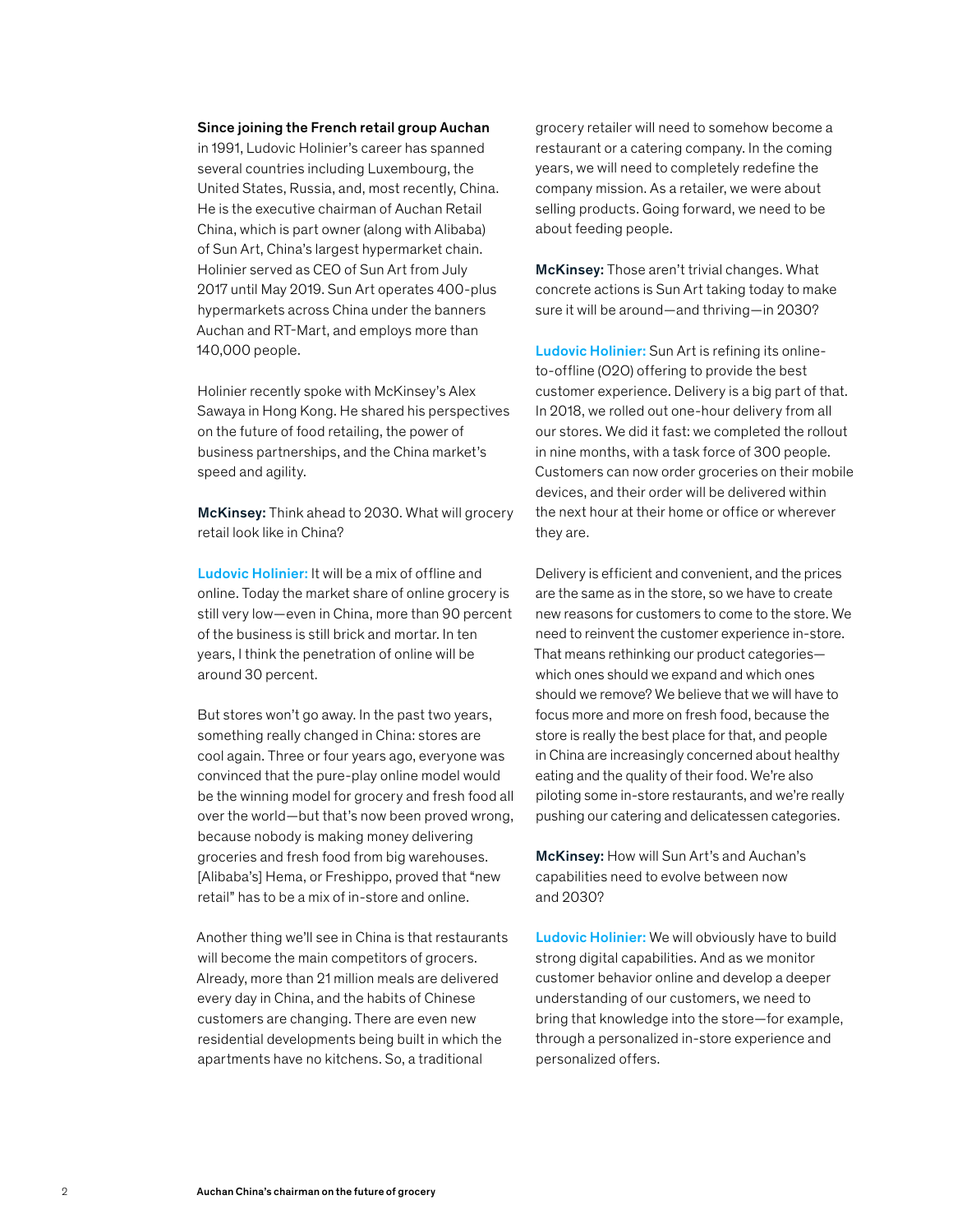## **"We will need to completely redefine the company mission. As a retailer, we were about selling products. Going forward, we need to be about feeding people."**

At the same time, we need to develop capabilities in our core business of sourcing. We need to offer exclusive fresh products and reassure customers about what they are eating, where it comes from, how it was grown, how it was harvested.

A key point is that our digital capabilities must be national or global, but our in-store capabilities must be reinforced locally. We need to find ways to empower store directors to adapt locally so that our stores become more relevant to their local communities. If we build digital capabilities to improve operations—including automating and streamlining our back-office processes—we will free up the time and spirit and mind-set of our employees to "think local" and focus on taking care of customers.

Creating partnerships is also key. I believe the future of retail in China will be about building an ecosystem of capabilities and partnerships to deliver the best customer experience. There are some categories where we can't, on our own, bring the best customer experience possible. For instance, in 2018 we signed a partnership with Suning, a leader in home appliances here in China, so that we can bring a best-in-class customer experience in our stores for home appliances.

McKinsey: Indeed, Sun Art itself is a partnership now, being jointly owned by Auchan and Alibaba. Tell us how that partnership came about and how it's working out so far.

Ludovic Holinier: In 2013, we started Feiniu, our own e-commerce platform. It was a failure; we lost a lot of money. We learned that developing digital capabilities and creating a strong online customer base, even for a retailer as big as Sun Art in China, takes a significant amount of time and money—and even after making big investments, you'll still be a very small player in the market. That gave us the conviction that we cannot do it by ourselves, so we looked for a digital partner.

We wanted a local digital partner that understood Chinese customers. I think, at the same time, Alibaba's experience with Hema helped Alibaba understand that offline retail is also complicated to manage—so both partners were convinced that the other partner can really bring something to the table.

One of the success factors in this partnership is trust. Transparency is key; everybody must feel free to say what needs to be said. We cooperate daily. At both Alibaba and Sun Art, there is a dedicated team focused on new retail, and the two teams work together. Alibaba didn't come in and say, "OK, here's how you will have to be organized, here's what you need to do." We are truly building something together every day. And the only KPI [key performance indicator] we are looking at